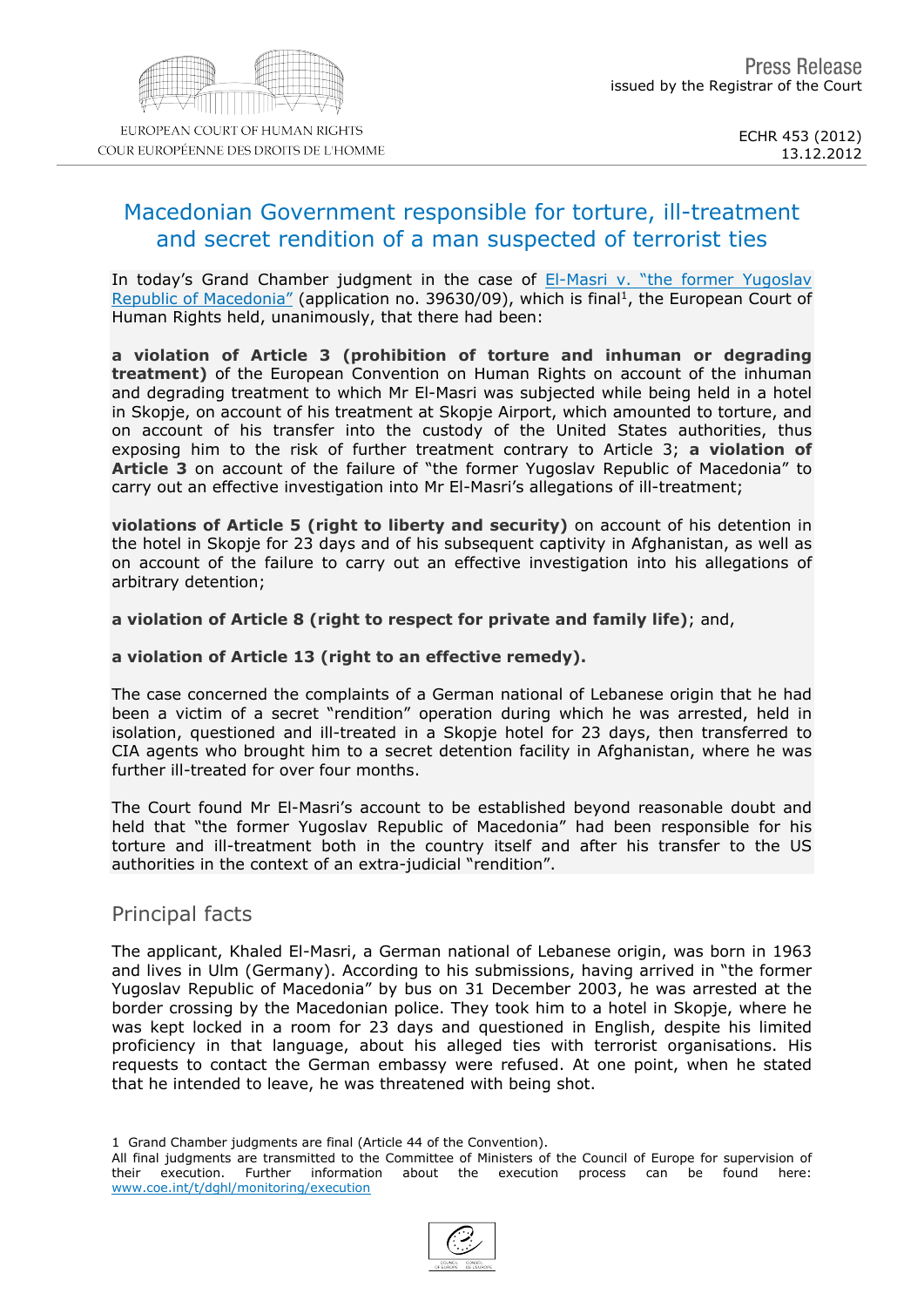On 23 January 2004, Mr El-Masri, handcuffed and blindfolded, was taken to Skopje Airport, where he was severely beaten by disguised men. He was stripped of his clothes, then sodomised with an object and later placed in a nappy and dressed in a tracksuit. Shackled and hooded, and subjected to total sensory deprivation, he was forcibly taken to an aircraft, which was surrounded by Macedonian security agents. When on the plane, he was thrown to the floor, chained down and forcibly tranquilised. According to Mr El-Masri, his treatment before the flight at Skopje Airport, most likely at the hands of a rendition team of the CIA, was remarkably consistent with a subsequently disclosed CIA document describing so-called "capture shock" treatment.

Mr El-Masri was flown to another country, where it was warmer outside than in Skopje, which was sufficient for him to conclude that that he had not been returned to Germany, as he had been told. He later deduced that he was in Afghanistan. According to his submissions, he was kept for over four months in a small, dirty, dark concrete cell in a brick factory near Kabul, where he was repeatedly interrogated and was beaten, kicked and threatened. His repeated requests to meet with a representative of the German Government were ignored. During his confinement, in March 2004, Mr El-Masri started a hunger strike to protest about being kept in detention without charges. In April, 37 days into his hunger strike, he claims that he was force-fed through a tube, which made him severely ill and bedridden for several days. In May 2004, he allegedly started a second hunger strike.

On 28 May 2004, he was taken, blindfolded and handcuffed, by plane to Albania and subsequently to Germany. Mr El-Masri then weighed about 18 kilos less than a few months earlier when he had left Germany. Immediately after his return to Germany, he contacted a lawyer and has brought several legal actions since. In 2004, an investigation was opened in Germany into his allegations that he had been unlawfully abducted, detained and abused. In January 2007, the Munich public prosecutor issued arrest warrants for a number of CIA agents, whose names were not disclosed, on account of their involvement in Mr El-Masri's alleged rendition.

A claim filed in the United States in December 2005 by the American Civil Liberties Union on Mr El-Masri's behalf against the former CIA director and certain unknown CIA agents was dismissed. The court decision, which became final with the US Supreme Court's refusal to review the case in October 2007, stated in particular that the State's interest in preserving State secrets outweighed Mr El-Masri's individual interest in justice.

A criminal complaint lodged by Mr El-Masri's representative in October 2008 in "the former Yugoslav Republic of Macedonia" against unidentified law-enforcement officials on account of his unlawful detention and abduction was dismissed by the Skopje public prosecutor in December 2008.

The position of the Government of "the former Yugoslav Republic of Macedonia" has been that Mr El-Masri had entered the country on 31 December 2003, had been interviewed by the police as suspected of travelling with false documents, had been allowed entry into the country and then had left over the border crossing into Kosovo<sup>2</sup>.

There have been a number of international inquiries into allegations of "extraordinary renditions" in Europe and the involvement of European Governments, which have referred to Mr El-Masri's case. In particular, in 2006 and 2007, the Committee on Legal Affairs and Human Rights of the Parliamentary Assembly of the Council of Europe, under the rapporteurship of Senator Dick Marty of Switzerland, investigated those allegations. The 2007 Marty Report concluded that Mr El-Masri's case was "a case of documented

 $<sup>2</sup>$  All reference to Kosovo, whether to the territory, institutions or population, shall be understood in full</sup> compliance with United Nations Security Council Resolution 1244 and without prejudice to the status of Kosovo.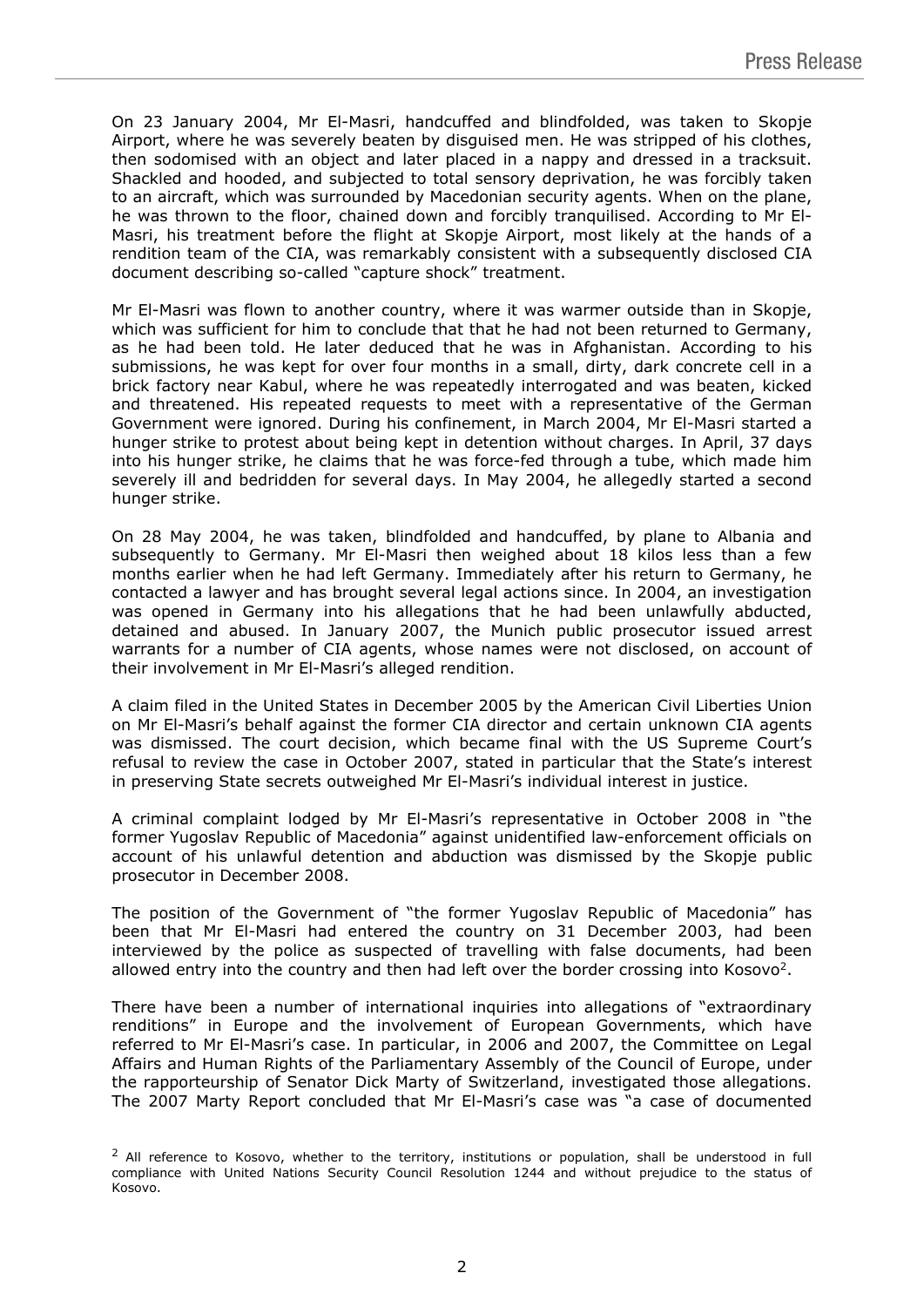rendition" and that the Macedonian Government's version of events was "utterly untenable". The report relied in particular on the following evidence:

Aviation logs confirming that a business jet registered by the US Federal Aviation Administration had landed at Skopje Airport on 23 January 2004 and had left Skopje on the same evening for Kabul via Baghdad; flight logs confirming that a CIA-chartered aircraft had taken off from Kabul on 28 May 2004 and landed at a military airbase in Albania; scientific testing of Mr El-Masri's hair follicles, conducted in the framework of the German criminal investigation, confirming that he had spent time in a South Asian country and had been deprived of food for an extended period of time; geological records that confirmed Mr El-Masri's recollection of minor earthquakes in Afghanistan which had happened during his alleged detention; and, sketches that he had drawn of the Afghan prison, which had immediately been recognisable to another rendition victim who had been detained by US officials in Afghanistan.

In April 2006, the German *Bundestag* appointed a parliamentary inquiry committee to review the activities of the secret services, in the context of which Mr El-Masri was heard. Its 2009 report concluded in particular that his account of his imprisonment in "the former Yugoslav Republic of Macedonia" and in Afghanistan was credible.

In the proceedings before the European Court of Human Rights, H.K., who was at the time of Mr El-Masri's captivity Minister of the Interior of "the former Yugoslav Republic of Macedonia", submitted a written statement in March 2010. He confirmed, in particular, that the Macedonian law-enforcement authorities, acting upon a valid international arrest warrant issued by the US authorities, had detained Mr El-Masri and kept him incommunicado in Skopje under the constant supervision of agents of the State Intelligence Service. He had later been handed over to the custody of a CIA "rendition team" at Skopje Airport and had been flown out of the country on a CIA-operated aircraft.

## Complaints, procedure and composition of the Court

Relying on Article 3, Mr El-Masri complained of being ill-treated while kept in the hotel in Skopje, subjected to a "capture shock" by a CIA rendition team at the Skopje airport and ill-treated while in Afghanistan, and that there had been no effective investigation into those complaints. Relying on Article 5, he complained that he had been detained unlawfully and kept incommunicado, without any arrest warrant having been issued, that he had never been brought before a judge, that "the former Yugoslav Republic of Macedonia" was responsible for his entire period of captivity until his transport to Albania in May 2004, and that there had been no prompt and effective investigation into his complaints. He further alleged, in particular, that his secret and extrajudicial abduction and arbitrary detention had violated his right to respect for private life under Article 8, and that he had had no effective remedy in respect of his complaints under Articles 3, 5 and 8, in breach of Article 13.

The application was lodged with the Court on 20 July 2009. On 24 January 2012, the Chamber to which the case had been allocated relinquished jurisdiction in favour of the Grand Chamber. The following organisations made written submissions as third parties: United Nations High Commissioner for Human Rights, Interights, Redress, Amnesty International and the International Commission of Jurists. A Grand Chamber hearing was held on 16 May 2012.

Judgment was given by the Grand Chamber of 17 judges, composed as follows:

Nicolas **Bratza** (United Kingdom), *President*, Françoise **Tulkens** (Belgium),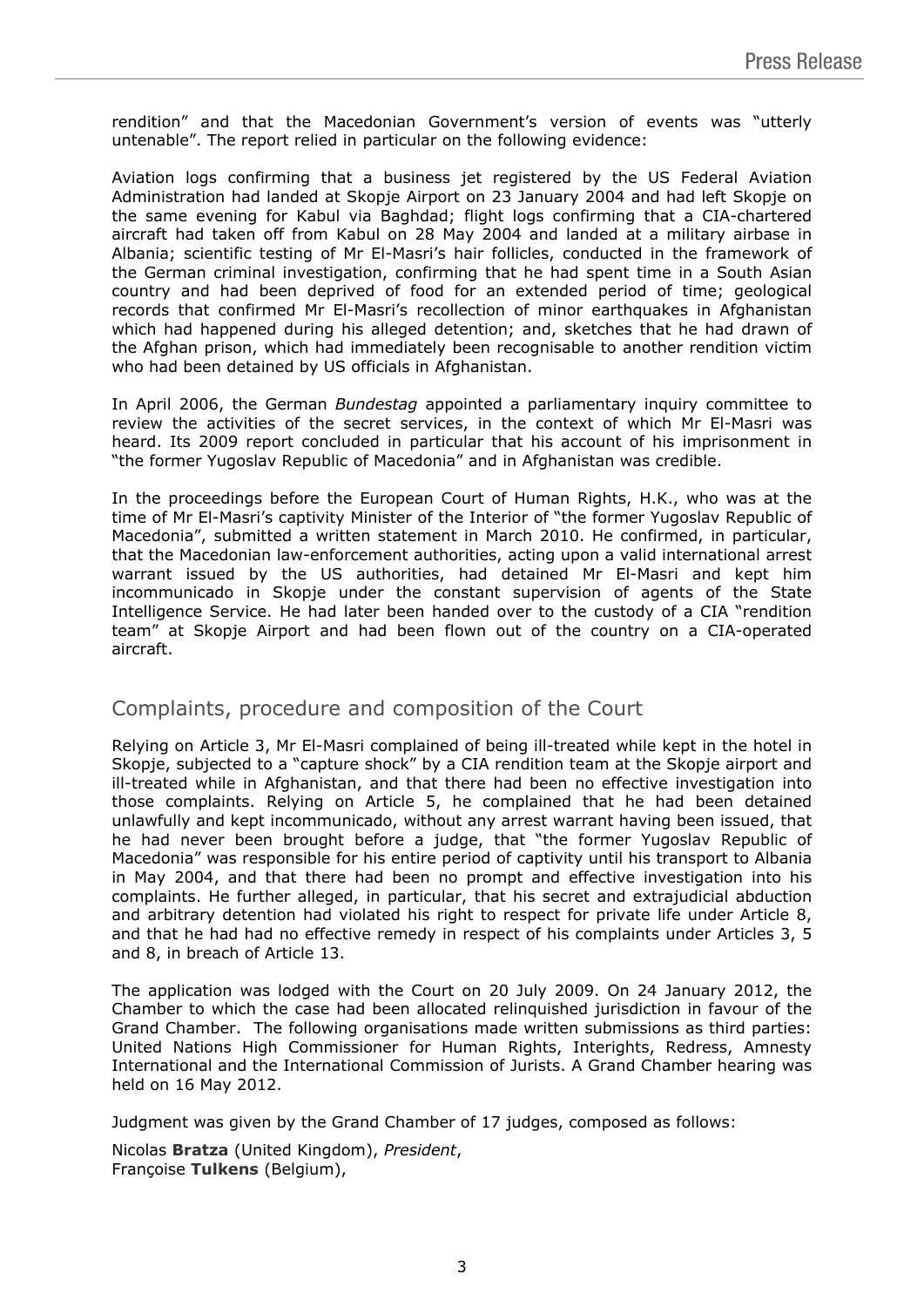Josep **Casadevall** (Andorra), Dean **Spielmann** (Luxembourg), Nina **Vajić** (Croatia), Peer **Lorenzen** (Denmark), Karel **Jungwiert** (Czech Republic), Khanlar **Hajiyev** (Azerbaijan), Isabelle **Berro-Lefèvre** (Monaco), Luis **López Guerra** (Spain), Ledi **Bianku** (Albania), Işıl **Karakaş** (Turkey), Vincent A. **de Gaetano** (Malta), Julia **Laffranque** (Estonia), Linos-Alexandre **Sicilianos** (Greece), Erik **Møse** (Norway), Helen **Keller** (Switzerland),

and also Michael **O'Boyle**, *Deputy Registrar.*

# Decision of the Court

As to the facts of the case, the Court noted that Mr El-Masri's account, contested by the Government, had been very detailed, specific and consistent throughout the whole period following his return to Germany. His account was furthermore supported by a large amount of indirect evidence obtained during the international inquiries and the investigation by the German authorities, on the basis of which the Marty Report had concluded that there had been a "documented rendition" and that the Government's version of events was untenable. Finally, the statement by the former Macedonian Minister of the Interior submitted to the Court was confirmation of the facts established in the course of the other investigations and of Mr El-Masri's consistent and coherent description of events.

In view of that evidence, the burden of proof was shifted to the Government. However, they had failed to demonstrate conclusively why that evidence could not serve to corroborate Mr El-Masri's allegations nor had they presented the Court with any reason to cast doubt on the former Minister's credibility. The Court therefore considered that it could draw inferences from the available material and the authorities' conduct and found Mr El-Masri's allegations sufficiently convincing and established beyond reasonable doubt

### Article 3

While Mr El-Masri was kept in the hotel, no physical force had been used against him. However, his solitary incarceration there as part of a secret operation  $-$  in a permanent state of anxiety due to the uncertainty about his fate during the interrogations, being kept incommunicado for 23 days – had to have caused him emotional and psychological distress. Such treatment had been intentionally used with the aim of extracting information about his alleged ties with terrorist organisations. Furthermore, the threat that he would be shot if he left the hotel room had been real and immediate. In that light, the Court concluded that Mr El-Masri's **treatment in the hotel amounted on various counts to inhuman and degrading treatment in violation of Article 3.**

Mr El-Masri's **treatment at Skopje Airport** at the hands of the CIA rendition team – being severely beaten, sodomised, shackled and hooded, and subjected to total sensory deprivation – had been carried out in the presence of State officials of "the former Yugoslav Republic of Macedonia" and within its jurisdiction. Its Government was consequently responsible for those acts performed by foreign officials. It had failed to submit any arguments explaining or justifying the degree of force used or the necessity of the invasive and potentially debasing measures. Those measures had been used with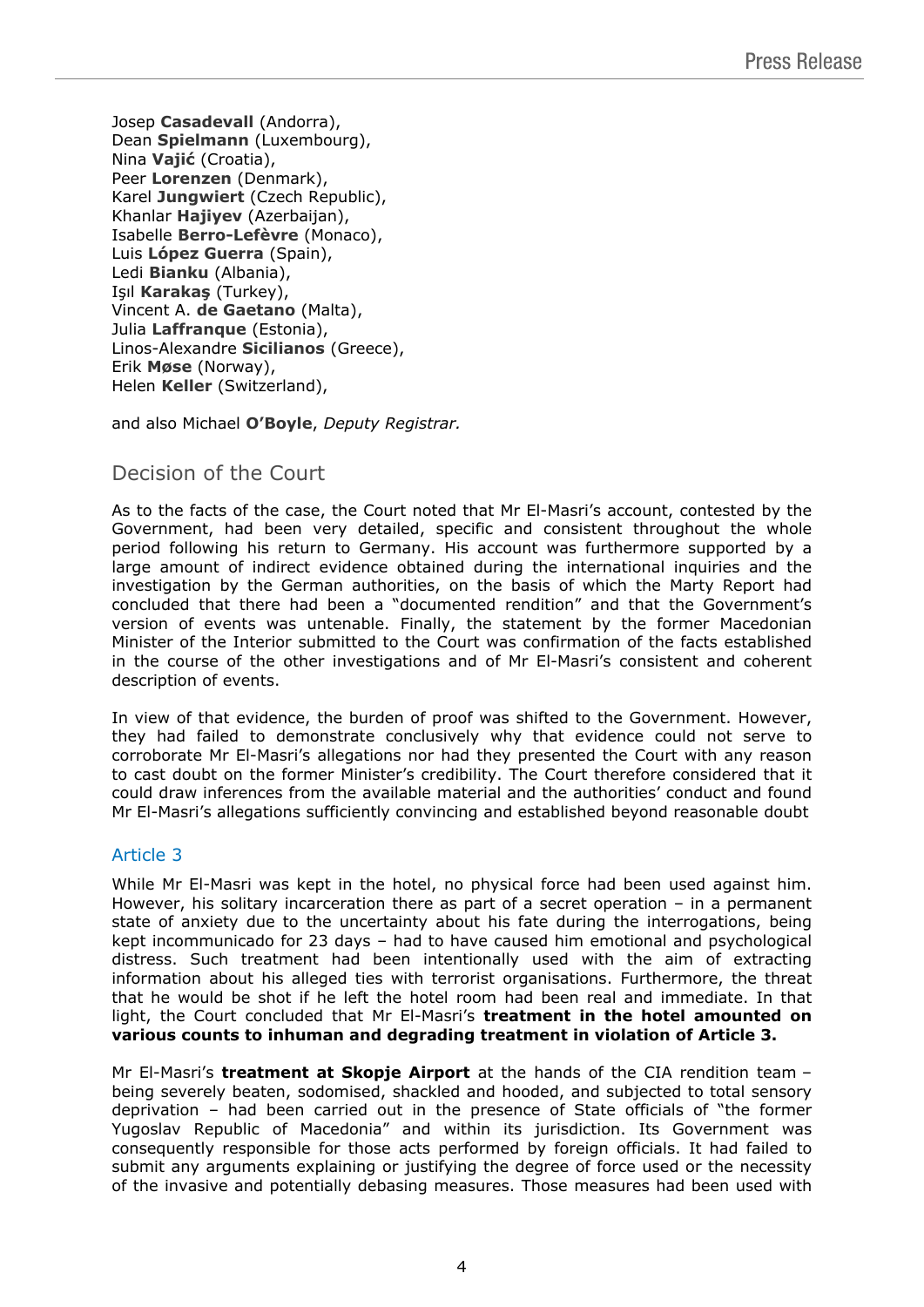premeditation, the aim being to cause Mr El-Masri severe pain or suffering in order to obtain information. In the Court's view, such treatment had **amounted to torture, in violation of Article 3.**

Finally, the Court found that the Government of "the former Yugoslav Republic of Macedonia" was **responsible for exposing Mr El-Masri to the risk of further treatment in violation of Article 3** by having transferred him into the custody of the US authorities. The Court noted that there was no evidence that the transfer had been pursuant to a legitimate request for his extradition. As was evident from the aviation records, the Macedonian authorities had had knowledge of the destination of the flight. Furthermore, reports about the practices used by the US authorities on those suspected of involvement in terrorism, which were manifestly contrary to the principles of the Convention, had previously been made public. The Macedonian authorities therefore knew or ought to have known that there was a real risk Mr El-Masri would be exposed to treatment contrary to Article 3, but had not sought any assurances from the US authorities to avert this risk. His transfer had constituted an "extraordinary rendition".<sup>3</sup>

The Court observed that Mr El-Masri had brought his allegations of ill-treatment to the attention of the Macedonian public prosecutor, supported by evidence which had emerged from the international and other foreign investigations. The State had therefore been under an obligation to carry out an effective investigation. However, other than contacting the Ministry of the Interior for information, the public prosecutor had not undertaken any investigative measure to examine those allegations before rejecting the complaint for lack of evidence. In particular, she had not interviewed Mr El-Masri or the personnel working in the hotel in Skopje at the time of his alleged captivity there. Nor had any steps been taken to establish why the aircraft suspected of having been used to transfer Mr El-Masri to Afghanistan had landed or to investigate the identity of the passenger who had boarded it that night. The public prosecutor's relying exclusively on the report of the Ministry – whose officials were suspected of having been involved in Mr El-Masri's alleged treatment – fell short of what could have been expected of an independent authority. In its submissions before the Court, the Government had also conceded that the investigation had not been effective, but had alleged that this was due to the late submission of the complaint and the fact that it had been filed against an unidentified perpetrator.

The Court underlined that the case was important not only for Mr El-Masri, but also for other victims of similar crimes and for the general public, who had the right to know what had happened. It concluded that the summary investigation that had been carried out could not be regarded as an effective one capable of leading to the identification and punishment of those responsible for the alleged events and of establishing the truth. There had accordingly been a further **violation of Article 3 as concerned the lack of an effective investigation into Mr El-Masri's allegations.**

## Article 5

The Court found that the Government of "the former Yugoslav Republic of Macedonia" was responsible for violating Mr El-Masri's rights under Article 5 during the entire period of his captivity. There had been no court order for his detention, as required under national law, and no custody records of his confinement in the hotel, a detention place outside any judicial framework. He had been deprived of any possibility of being brought before a court to test the lawfulness of his detention, having been left entirely at the mercy of the officials holding him. Furthermore, by handing Mr El-Masri over to the US

<sup>3</sup> In a previous decision (*Babar Ahmad and Others v. the United Kingdom* 24027/07, 11949/08 and 36742/08 of 6 July 2010), the Court adopted the definition of "extraordinary rendition" used by the United Kingdom Intelligence and Security Committee and took it to mean "the extra-judicial transfer of persons from one jurisdiction or State to another, for the purposes of detention and interrogation outside the normal legal system, where there was a real risk of torture or cruel, inhuman or degrading treatment."